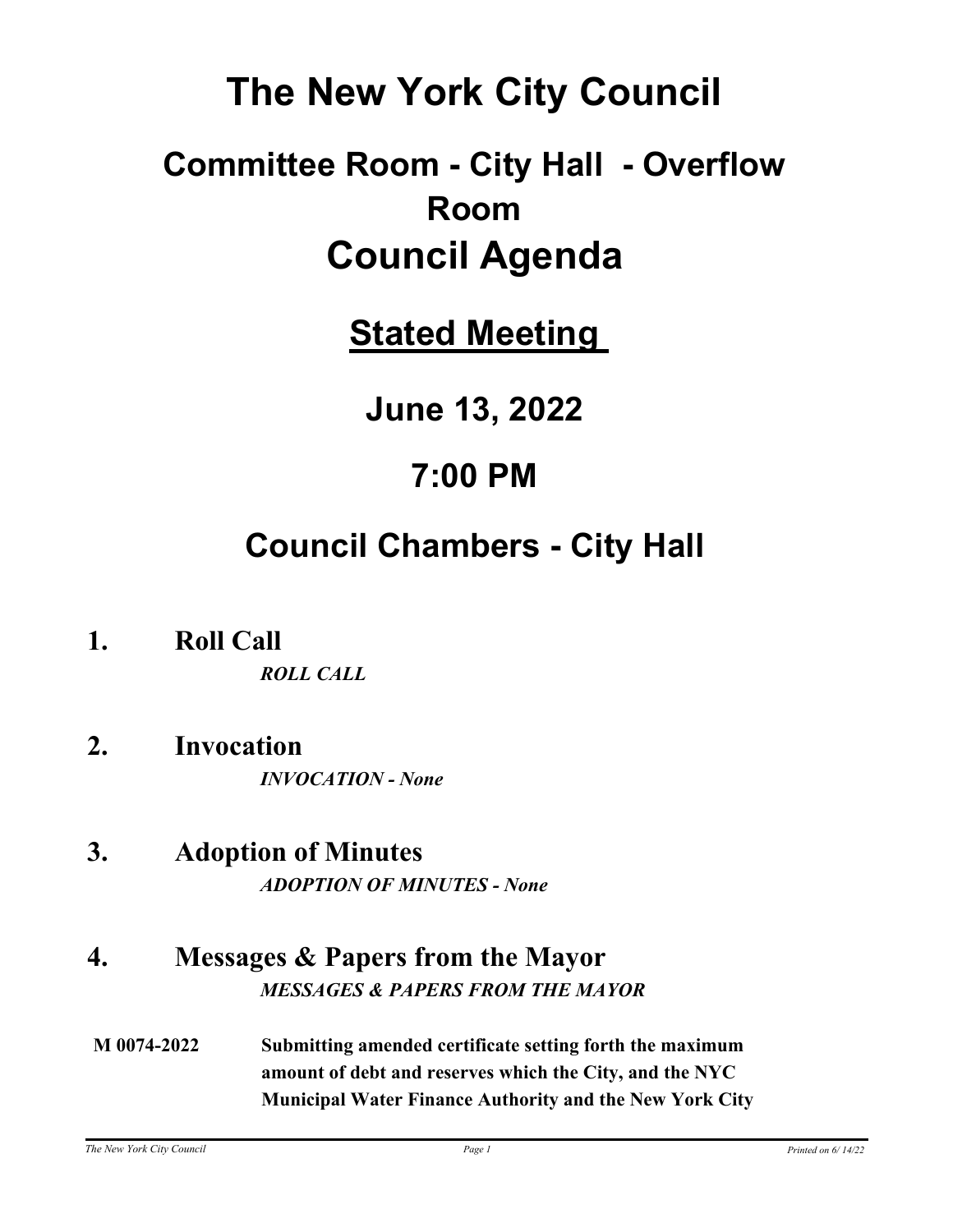#### **Transitional Finance Authority may soundly incur for capital projects for Fiscal Year**

Communication from the Mayor - Submitting amended certificate setting forth the maximum amount of debt and reserves which the City, and the NYC Municipal Water Finance Authority and the New York City Transitional Finance Authority may soundly incur for capital projects for Fiscal Year 2023 and the ensuing three fiscal years, and the maximum amount of appropriations and expenditures for capital projects which may soundly be made during each fiscal year, pursuant to Section 250 of the New York City Charter. *Received, Ordered, Printed and Filed*

#### **Communications from City, County & Borough Offices 5.**

*COMMUNICATIONS FROM CITY, COUNTY & BOROUGH OFFICES*

| M 0071-2022 | <b>Transfer City funds between various agencies in Fiscal Year</b><br>2022 to implement changes to the City's expense budget,<br>pursuant to Section 107(b) of the New York City Charter.<br>$(MN-7)$                                                                                      |
|-------------|--------------------------------------------------------------------------------------------------------------------------------------------------------------------------------------------------------------------------------------------------------------------------------------------|
|             | Communication from the Office of Management & Budget -<br>Transfer City funds between various agencies in Fiscal Year<br>2022 to implement changes to the City's expense budget,<br>pursuant to Section 107(b) of the New York City Charter.<br>$(MN-7)$<br><b>Preconsidered - Finance</b> |
| M 0072-2022 | Appropriation of new City revenues in Fiscal Year 2022,<br>pursuant to Section 107(e) of the New York City Charter.<br>$(MN-8)$                                                                                                                                                            |
|             | Appropriation of new City revenues in Fiscal Year 2022,<br>pursuant to Section 107(e) of the New York City Charter.<br>(MN-8)                                                                                                                                                              |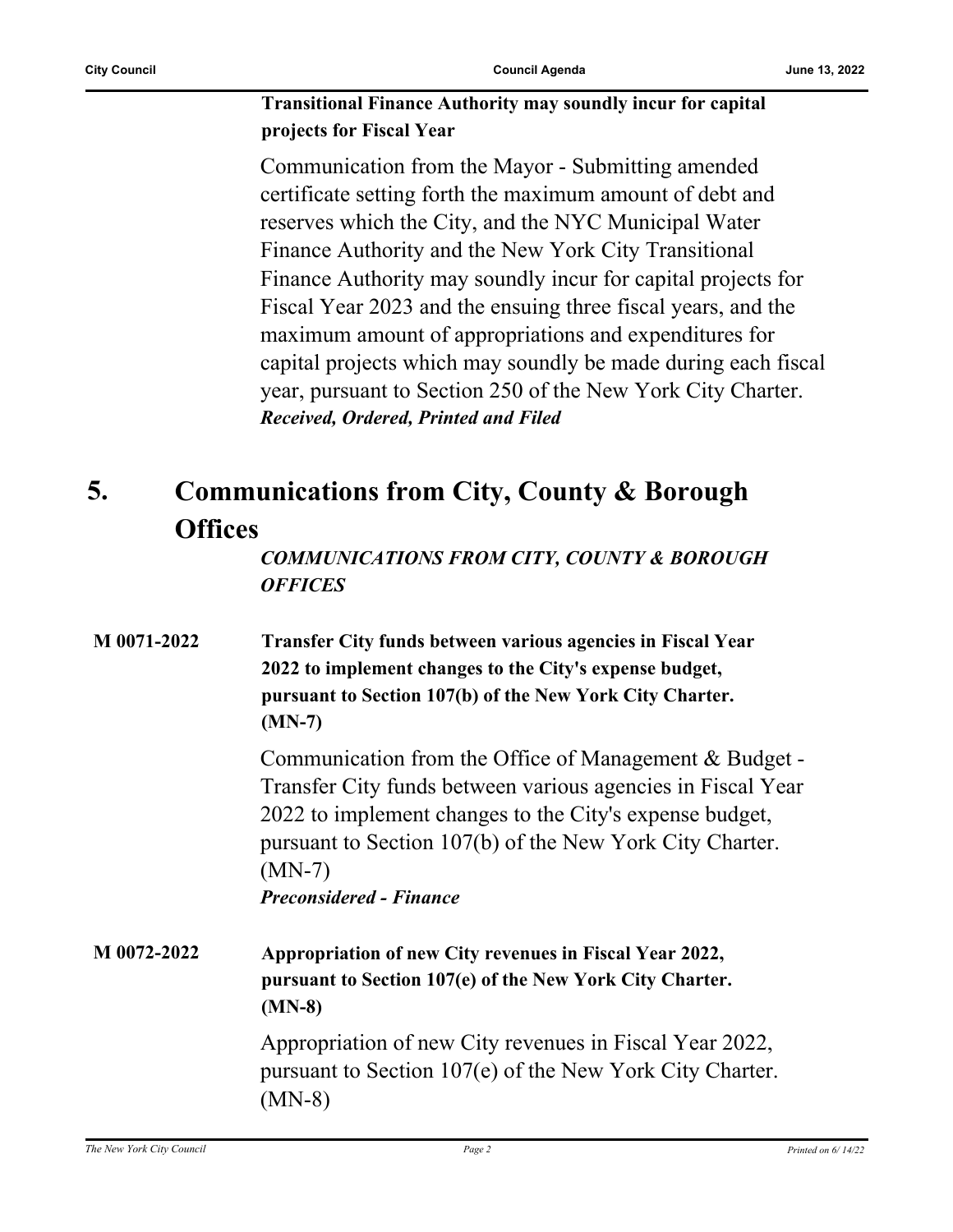**City Council Council Agenda June 13, 2022**

*Preconsidered - Finance*

# **6. Petitions and Communications** *PETITIONS AND COMMUNICATIONS - None*

## **7. Land Use Call-Ups** *LAND USE CALL-UPS – None*

- **8. Communication from the Speaker** *COMMUNICATION FROM THE SPEAKER*
- **9. Discussion of General Orders** *DISCUSSION OF GENERAL ORDERS*

## **10. Reports of Special Committees** *REPORTS OF SPECIAL COMMITTEES - None*

## **11. Reports of Standing Committees** *REPORTS OF STANDING COMMITTEES*

## **Report of the Committee on Finance** *REPORT OF THE COMMITTEE ON FINANCE*

**Int 0347-2022 Suspending the tax imposed by chapter 24 of title 11 of such code for the tax year beginning on June 1, 2022**

> A Local Law to amend the administrative code of the city of New York, in relation to suspending the tax imposed by chapter 24 of title 11 of such code for the tax year beginning on June 1, 2022 *Coupled on GO with Message of Necessity*

#### **Res 0221-2022 COMPUTING AND CERTIFYING BASE PERCENTAGE,**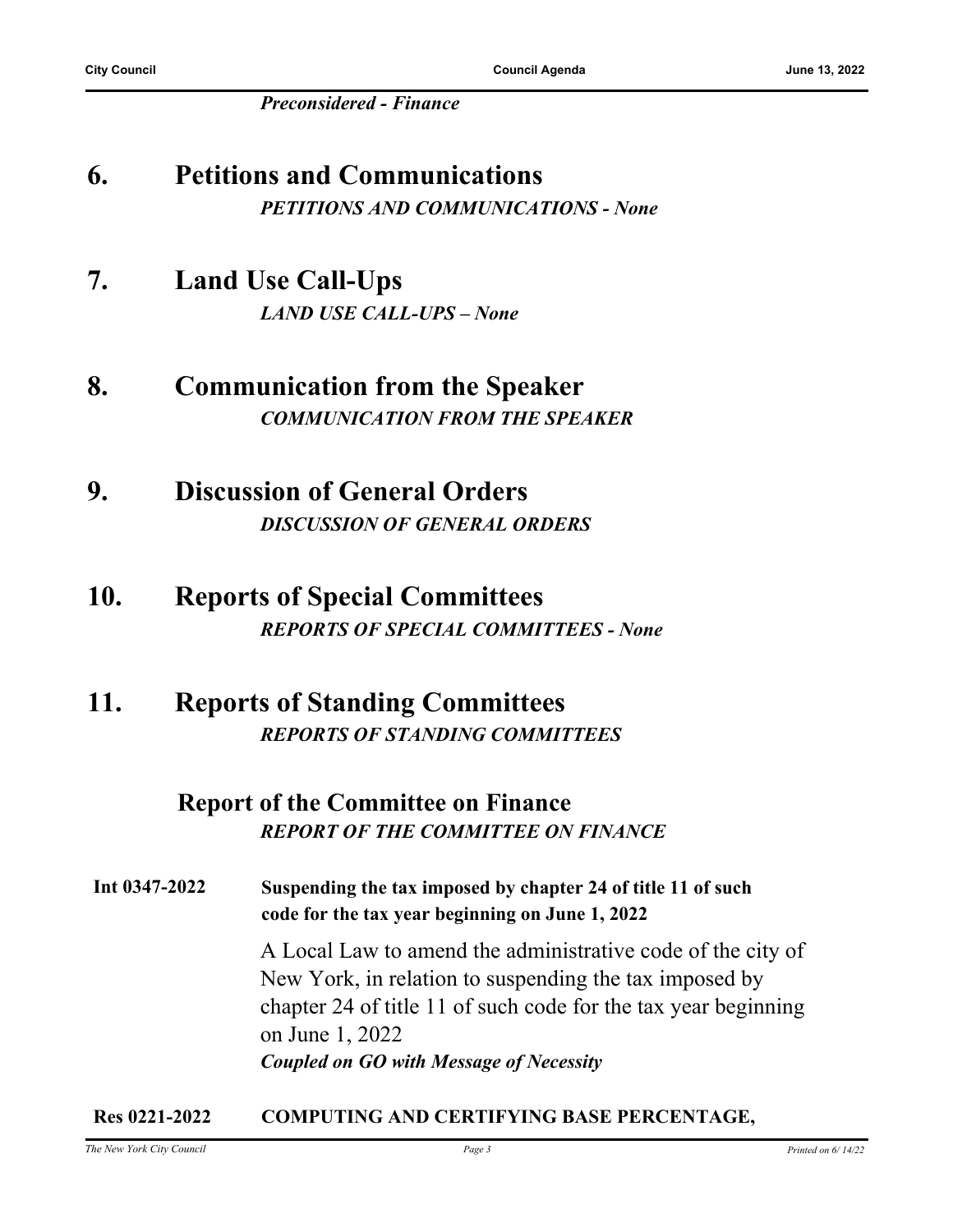**CURRENT PERCENTAGE AND CURRENT BASE PROPORTION OF EACH CLASS OF REAL PROPERTY FOR FISCAL 2023 TO THE STATE BOARD OF REAL PROPERTY TAX SERVICES PURSUANT TO SECTION 1803-a OF THE REAL PROPERTY TAX LAW.**

RESOLUTION COMPUTING AND CERTIFYING BASE PERCENTAGE, CURRENT PERCENTAGE AND CURRENT BASE PROPORTION OF EACH CLASS OF REAL PROPERTY FOR FISCAL 2023 TO THE STATE BOARD OF REAL PROPERTY TAX SERVICES PURSUANT TO SECTION 1803-a OF THE REAL PROPERTY TAX LAW. *Preconsidered - Coupled on General Orders*

**Res 0222-2022 COMPUTING AND CERTIFYING ADJUSTED BASE PROPORTION OF EACH CLASS OF REAL PROPERTY FOR FISCAL 2023 TO THE STATE BOARD OF REAL PROPERTY TAX SERVICES PURSUANT TO SECTION 1803-a OF THE REAL PROPERTY TAX LAW.**

> RESOLUTION COMPUTING AND CERTIFYING ADJUSTED BASE PROPORTION OF EACH CLASS OF REAL PROPERTY FOR FISCAL 2023 TO THE STATE BOARD OF REAL PROPERTY TAX SERVICES PURSUANT TO SECTION 1803-a OF THE REAL PROPERTY TAX LAW. *Preconsidered - Coupled on General Orders*

**Res 0223-2022 Establishing for Fiscal 2023 a zero percent increase of the current base proportion of any class over the adjusted base proportion of the immediately preceding year for purposes of determining the current base proportion.**

> Resolution establishing for Fiscal 2023 a zero percent increase of the current base proportion of any class over the adjusted base proportion of the immediately preceding year for purposes of determining the current base proportion. *Preconsidered - Coupled on General Orders*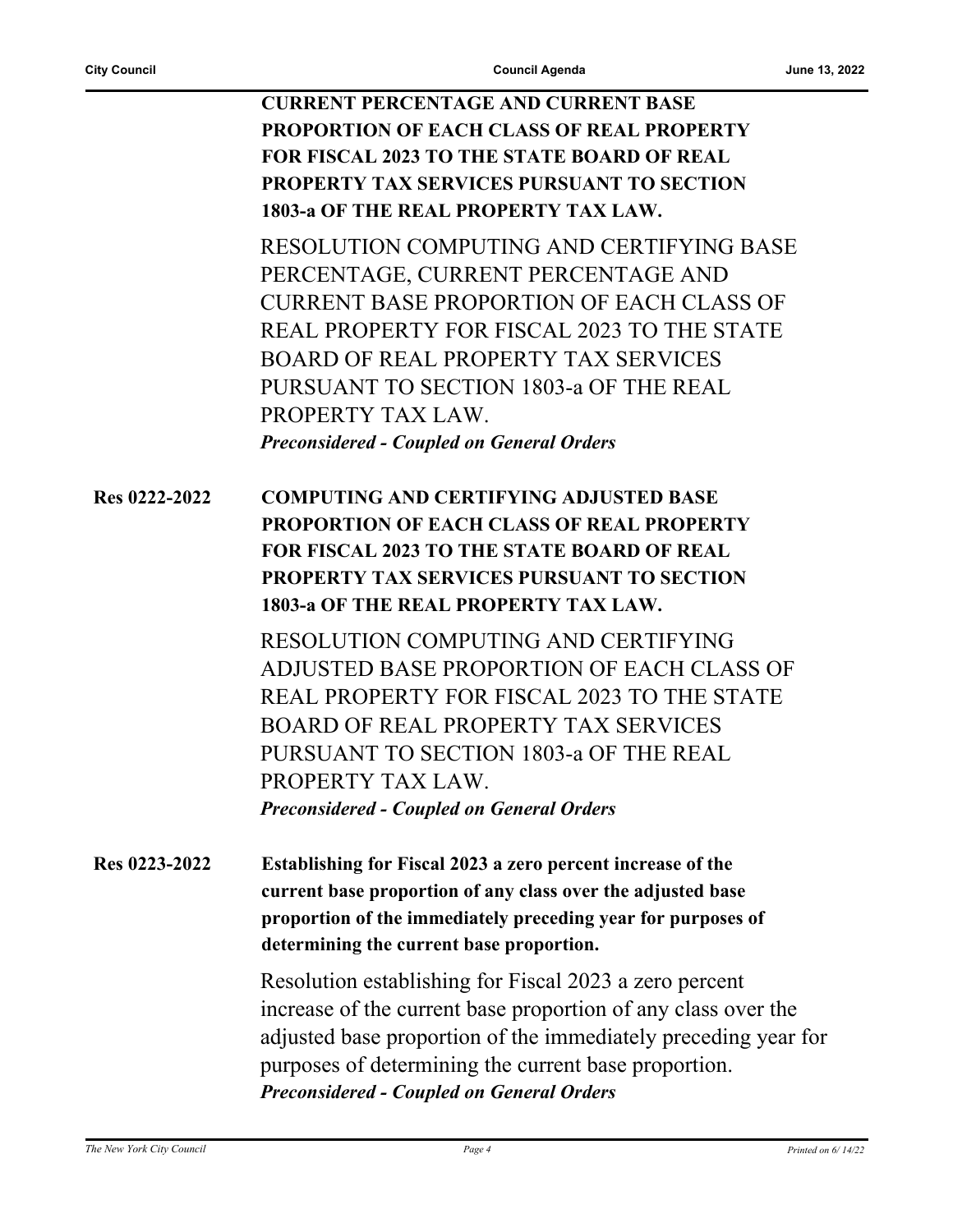j.

**City Council Council Agenda June 13, 2022**

| Res 0224-2022 | Approving the new designation and changes in the designation                                                                                                                                         |
|---------------|------------------------------------------------------------------------------------------------------------------------------------------------------------------------------------------------------|
|               | of certain organizations to receive funding in the Expense                                                                                                                                           |
|               | <b>Budget.</b>                                                                                                                                                                                       |
|               | Resolution approving the new designation and changes in the<br>designation of certain organizations to receive funding in the                                                                        |
|               | Expense Budget.                                                                                                                                                                                      |
|               | <b>Preconsidered - Coupled on General Orders</b>                                                                                                                                                     |
|               |                                                                                                                                                                                                      |
| M 0050-2022   | <b>Submitting the Expense Revenue Contract Budget, for Fiscal</b><br><b>Year 2023.</b>                                                                                                               |
|               | Communication from the Mayor - Submitting the Expense<br>Revenue Contract Budget, for Fiscal Year 2023, pursuant to<br>Section 249 of the New York City Charter.<br><b>Coupled on General Orders</b> |
| Res 0225-2022 | <b>M 50 - RESOLUTION TO ADOPT A BUDGET</b>                                                                                                                                                           |
|               | APPROPRIATING THE AMOUNTS NECESSARY FOR THE                                                                                                                                                          |
|               | <b>SUPPORT OF THE GOVERNMENT OF THE CITY OF</b>                                                                                                                                                      |
|               | NEW YORK AND THE COUNTIES THEREIN AND FOR                                                                                                                                                            |
|               | THE PAYMENT OF INDEBTEDNESS THEREOF, FOR                                                                                                                                                             |
|               | THE FISCAL YEAR BEGINNING ON JULY 1, 2022 AND                                                                                                                                                        |
|               | <b>ENDIN</b>                                                                                                                                                                                         |
|               | RESOLUTION TO ADOPT A BUDGET APPROPRIATING                                                                                                                                                           |
|               | THE AMOUNTS NECESSARY FOR THE SUPPORT OF                                                                                                                                                             |
|               | THE GOVERNMENT OF THE CITY OF NEW YORK AND                                                                                                                                                           |
|               | THE COUNTIES THEREIN AND FOR THE PAYMENT OF                                                                                                                                                          |
|               | INDEBTEDNESS THEREOF, FOR THE FISCAL YEAR                                                                                                                                                            |
|               | BEGINNING ON JULY 1, 2022 AND ENDING ON JUNE                                                                                                                                                         |
|               | 30, 2023 IN ACCORDANCE WITH THE PROVISIONS OF                                                                                                                                                        |
|               | THE NEW YORK CITY CHARTER.                                                                                                                                                                           |
|               | <b>Coupled on General Orders</b>                                                                                                                                                                     |
| Res 0226-2022 | <b>M 50 - RESOLUTION TO ADOPT A CONTRACT BUDGET</b>                                                                                                                                                  |
|               | SETTING FORTH, BY AGENCY, CATEGORIES OF                                                                                                                                                              |
|               | <b>CONTRACTUAL SERVICES FOR WHICH</b>                                                                                                                                                                |
|               | <b>APPROPRIATIONS HAD BEEN PROPOSED FOR THE</b>                                                                                                                                                      |
|               | <b>FISCAL YEAR BEGINNING ON JULY 1, 2022 AND</b>                                                                                                                                                     |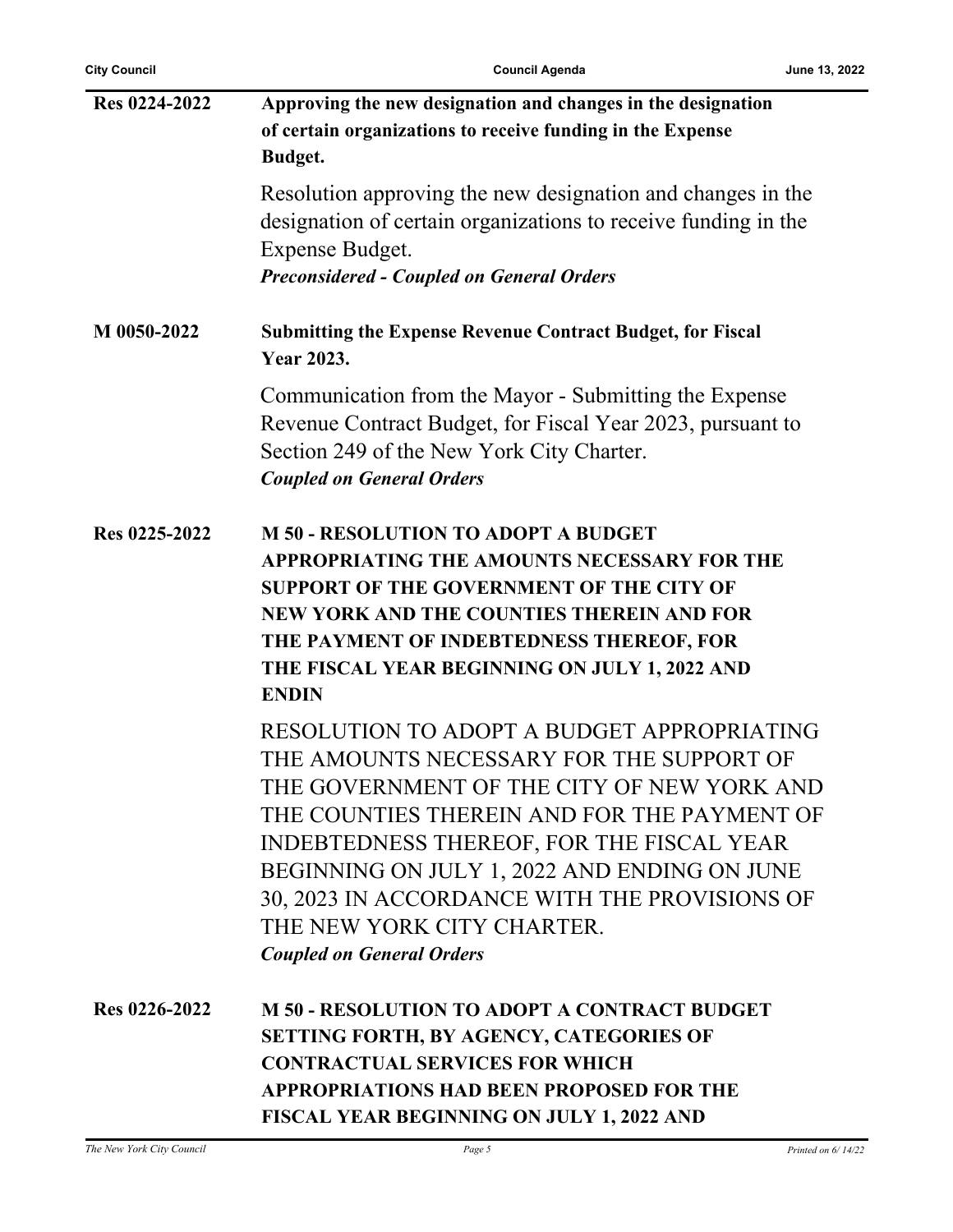#### **ENDING ON JUNE 30, 2023, IN ACCORDANCE WITH THE PROVISIO**

RESOLUTION TO ADOPT A CONTRACT BUDGET SETTING FORTH, BY AGENCY, CATEGORIES OF CONTRACTUAL SERVICES FOR WHICH APPROPRIATIONS HAD BEEN PROPOSED FOR THE FISCAL YEAR BEGINNING ON JULY 1, 2022 AND ENDING ON JUNE 30, 2023, IN ACCORDANCE WITH THE PROVISIONS OF THE NEW YORK CITY CHARTER. *Coupled on General Orders*

#### **M 0051-2022 Executive Capital Budget for Fiscal Year 2023.**

Communication from the Mayor - Submitting the Executive Capital Budget for Fiscal Year 2023, pursuant to Section 249 of the New York City Charter. *Coupled on General Orders*

### **Res 0227-2022 M 51 - RESOLUTION BY THE NEW YORK CITY COUNCIL PURSUANT TO SECTION 254 OF THE NEW YORK CITY CHARTER, THAT THE CAPITAL BUDGET FOR FISCAL YEAR 2023 AND CAPITAL PROGRAM, BEING THE EXECUTIVE CAPITAL BUDGET FOR FISCAL YEAR 2023 AND PROGRAM AS SUBMITTED BY THE**

RESOLUTION BY THE NEW YORK CITY COUNCIL PURSUANT TO SECTION 254 OF THE NEW YORK CITY CHARTER, THAT THE CAPITAL BUDGET FOR FISCAL YEAR 2023 AND CAPITAL PROGRAM, BEING THE EXECUTIVE CAPITAL BUDGET FOR FISCAL YEAR 2023 AND PROGRAM AS SUBMITTED BY THE MAYOR AND BY THE BOROUGH PRESIDENTS PURSUANT TO SECTION 249 OF THE NEW YORK CITY CHARTER, INCLUDING RESCINDMENT OF AMOUNTS FROM PRIOR CAPITAL BUDGETS, BE AND THE SAME ARE HEREBY APPROVED IN ACCORDANCE WITH THE FOLLOWING SCHEDULE OF CHANGES (RESOLUTION A).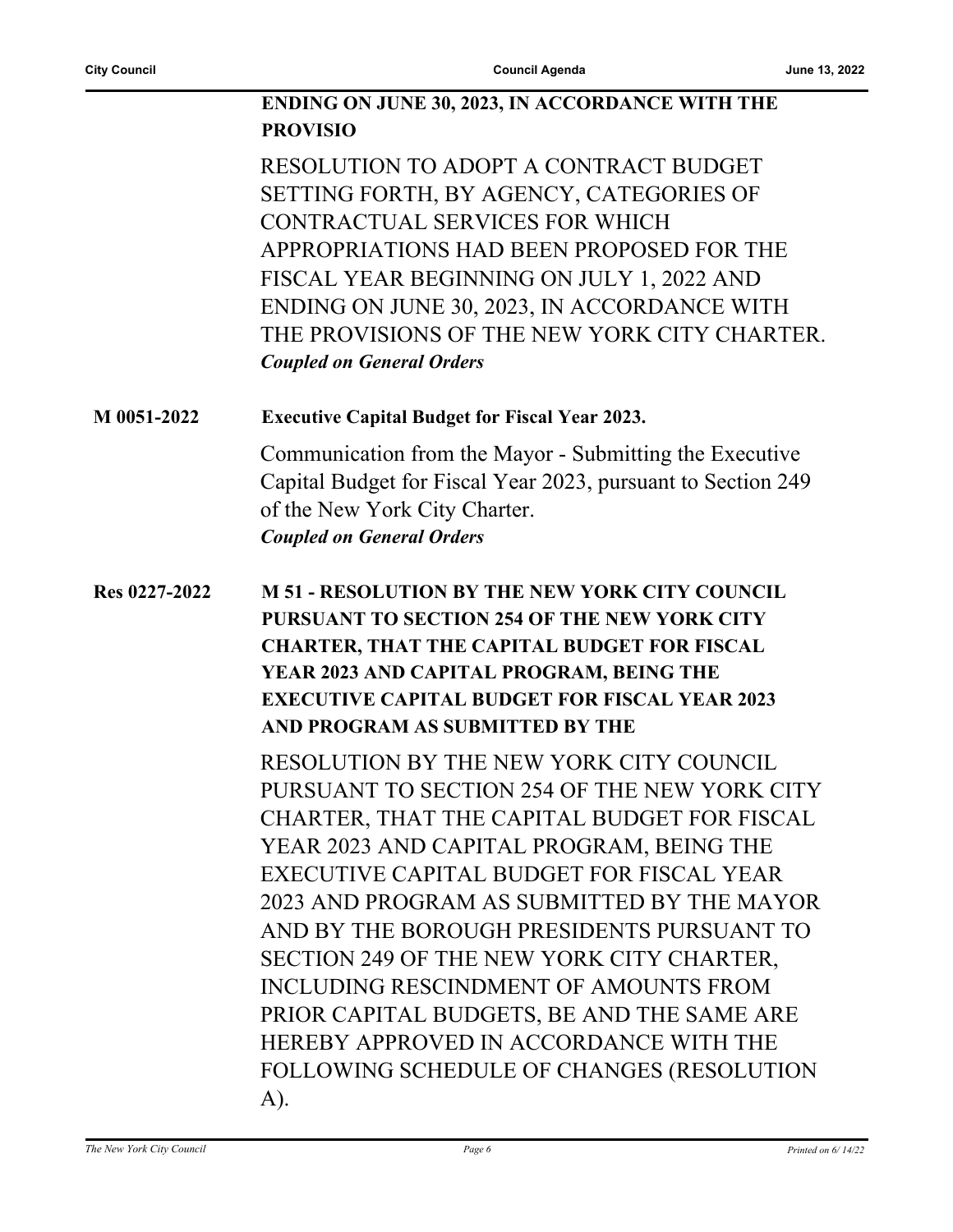#### *Coupled on General Orders*

**Res 0228-2022 M 51 - RESOLUTION BY THE NEW YORK CITY COUNCIL PURSUANT TO SECTION 254 OF THE NEW YORK CITY CHARTER, THAT THE CAPITAL BUDGET FOR FISCAL YEAR 2023 AND CAPITAL PROGRAM FOR THE ENSUING THREE YEARS, AS SET FORTH IN THE EXECUTIVE CAPITAL BUDGET FOR THE FISCAL** RESOLUTION BY THE NEW YORK CITY COUNCIL PURSUANT TO SECTION 254 OF THE NEW YORK CITY CHARTER, THAT THE CAPITAL BUDGET FOR FISCAL YEAR 2023 AND CAPITAL PROGRAM FOR THE ENSUING THREE YEARS, AS SET FORTH IN THE EXECUTIVE CAPITAL BUDGET FOR THE FISCAL YEAR 2023 AND CAPITAL PROGRAM AS SUBMITTED BY THE MAYOR AS AUGMENTED BY THE BOROUGH PRESIDENTS PURSUANT TO SECTION 249 OF THE NEW YORK CITY CHARTER, AND AMENDED BY THE SCHEDULE OF CHANGES APPROVED UNDER RESOLUTION A, INCLUDING AMOUNTS REALLOCATED BY THE RESCINDMENT OF AMOUNTS FROM PRIOR CAPITAL BUDGET APPROPRIATIONS, IS HEREBY ADOPTED IN THE TOTAL AMOUNTS AS FOLLOWS. (RESOLUTION B). *Coupled on General Orders* **M 0052-2022 Submitting the Proposed City FY'23 Community Development Program, the Proposed CFY'23 Budget, the Proposed** 

**Reallocations-the CD XLVIII Funds, Proposed CD XLIX Statement of Objectives and Budget, dated April 26, 2022.**

Communication from the Mayor - Submitting the Proposed City Fiscal Year 2023 Community Development Program, the Proposed CFY'23 Budget, the Proposed Reallocations-the CD XLVIII Funds, Proposed CD XLIX Statement of Objectives and Budget, dated April 26, 2022. *Coupled on General Orders*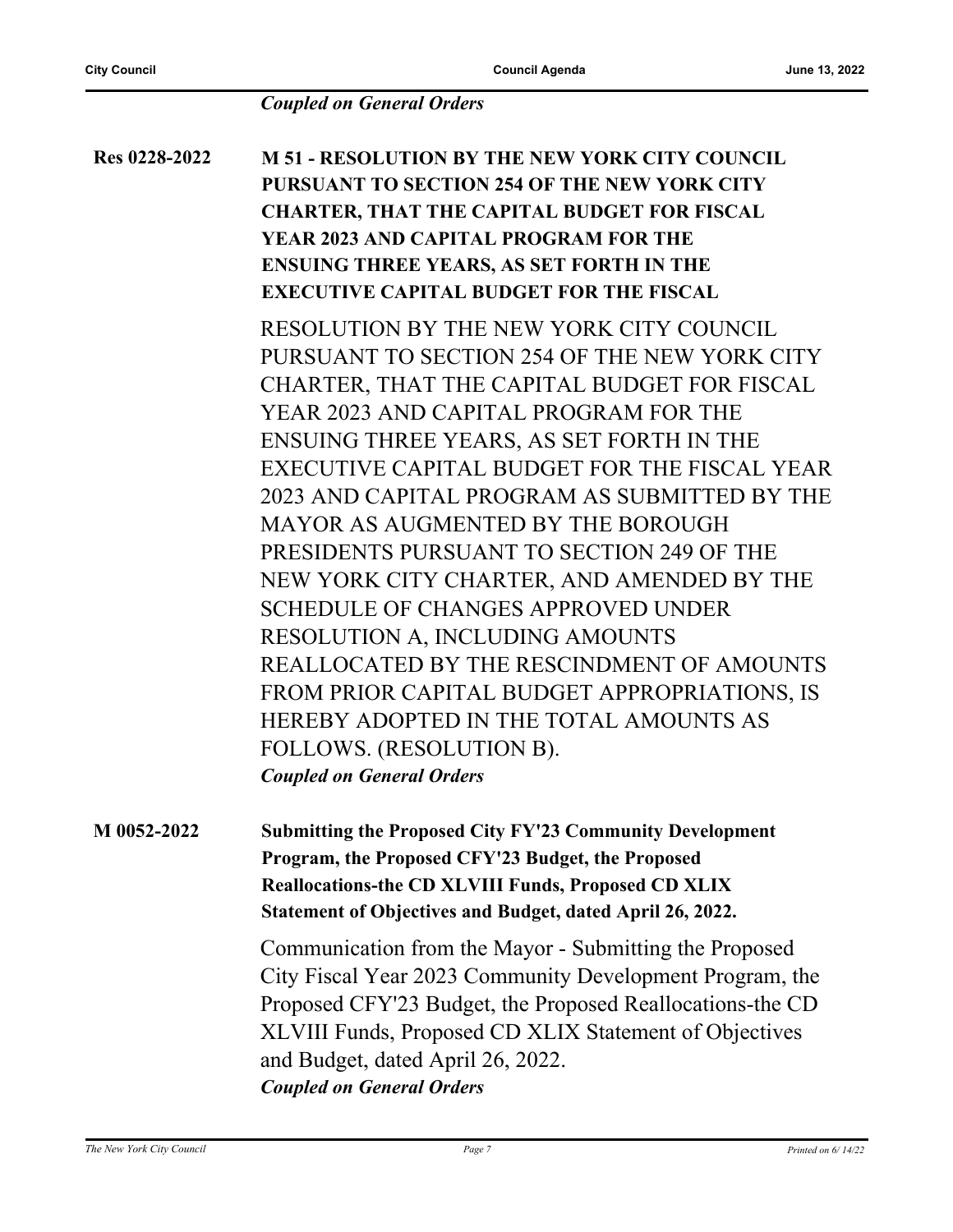| Res 0229-2022 | M 52 - Resolution approving The City Fiscal Year 2023                                                                                                                                                                                                                                                        |
|---------------|--------------------------------------------------------------------------------------------------------------------------------------------------------------------------------------------------------------------------------------------------------------------------------------------------------------|
|               | <b>Community Development Program, Reallocation of</b>                                                                                                                                                                                                                                                        |
|               | Forty-Eighth Year Community Development Funds, and the                                                                                                                                                                                                                                                       |
|               | <b>Proposed Forty-Ninth Year Community Development Program.</b>                                                                                                                                                                                                                                              |
|               | Resolution approving The City Fiscal Year 2023 Community<br>Development Program, Reallocation of Forty-Eighth Year<br>Community Development Funds, and the Proposed<br>Forty-Ninth Year Community Development Program.<br><b>Coupled on General Orders</b>                                                   |
| M 0071-2022   | Transfer City funds between various agencies in Fiscal Year<br>2022 to implement changes to the City's expense budget,<br>pursuant to Section 107(b) of the New York City Charter.<br>$(MN-7)$                                                                                                               |
|               | Communication from the Office of Management & Budget -<br>Transfer City funds between various agencies in Fiscal Year<br>2022 to implement changes to the City's expense budget,<br>pursuant to Section 107(b) of the New York City Charter.<br>$(MN-7)$<br><b>Preconsidered - Coupled on General Orders</b> |
| Res 0230-2022 | <b>M 71 - RESOLUTION APPROVING THE MODIFICATION</b><br>(MN-7) OF UNITS OF APPROPRIATION AND THE<br><b>TRANSFER OF CITY FUNDS BETWEEN AGENCIES</b><br>PROPOSED BY THE MAYOR PURSUANT TO SECTION<br>107(b) OF THE NEW YORK CITY CHARTER.<br>RESOLUTION APPROVING THE MODIFICATION (MN-7)                       |
|               | OF UNITS OF APPROPRIATION AND THE TRANSFER<br>OF CITY FUNDS BETWEEN AGENCIES PROPOSED BY<br>THE MAYOR PURSUANT TO SECTION 107(b) OF THE<br>NEW YORK CITY CHARTER.<br><b>Preconsidered - Coupled on General Orders</b>                                                                                        |
| M 0072-2022   | Appropriation of new City revenues in Fiscal Year 2022,<br>pursuant to Section 107(e) of the New York City Charter.<br>$(MN-8)$                                                                                                                                                                              |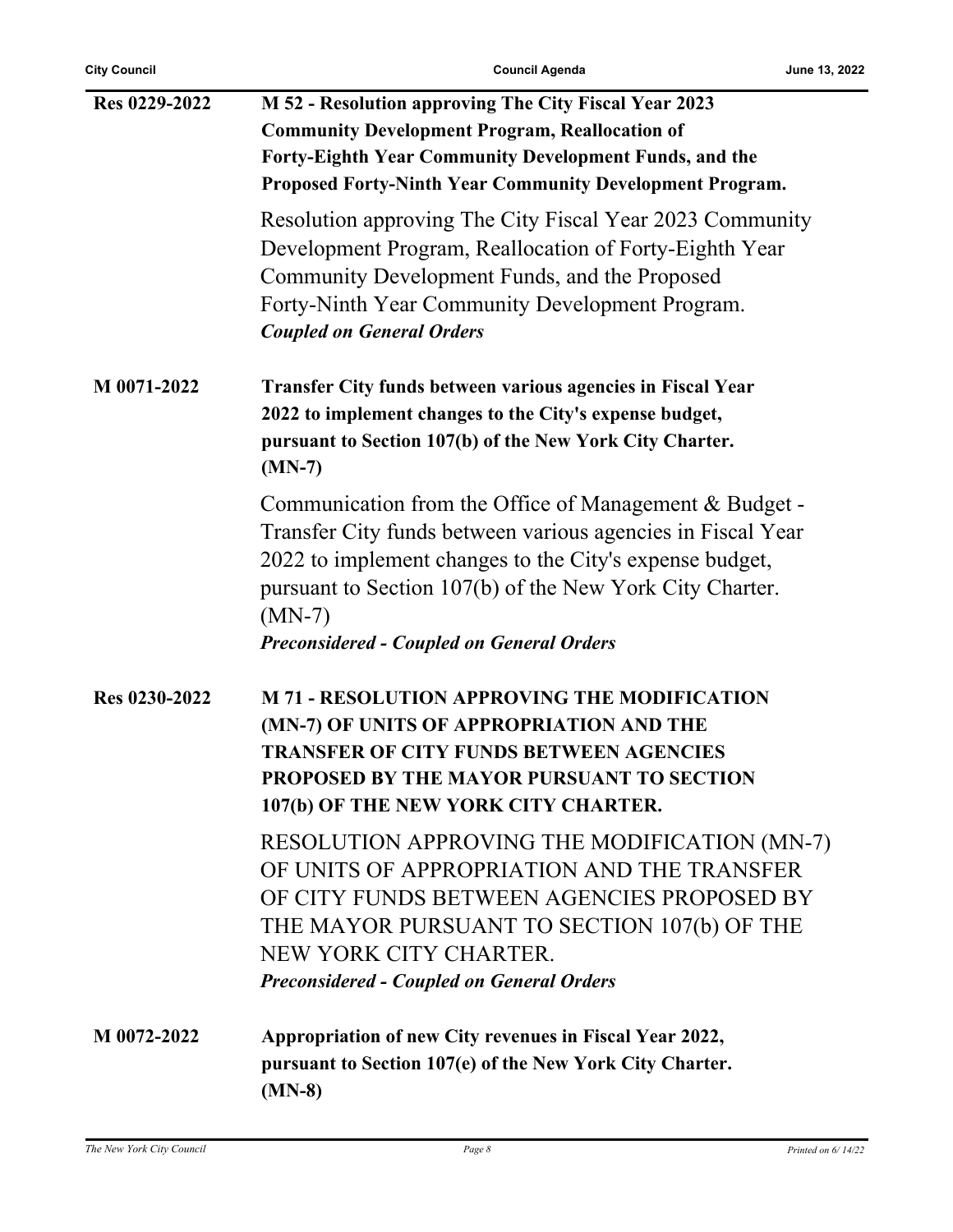|               | Appropriation of new City revenues in Fiscal Year 2022,                                                                                                                                                                                 |
|---------------|-----------------------------------------------------------------------------------------------------------------------------------------------------------------------------------------------------------------------------------------|
|               | pursuant to Section 107(e) of the New York City Charter.<br>$(MN-8)$                                                                                                                                                                    |
|               | <b>Preconsidered - Coupled on General Orders</b>                                                                                                                                                                                        |
| Res 0231-2022 | <b>M 72 - RESOLUTION APPROVING A MODIFICATION</b><br>(MN-8) PURSUANT TO SECTION 107(e) OF THE<br><b>CHARTER OF THE CITY OF NEW YORK.</b>                                                                                                |
|               | <b>RESOLUTION APPROVING A MODIFICATION (MN-8)</b><br>PURSUANT TO SECTION 107(e) OF THE CHARTER OF<br>THE CITY OF NEW YORK.                                                                                                              |
|               | <b>Preconsidered - Coupled on General Orders</b>                                                                                                                                                                                        |
| M 0035-2022   | <b>Submitting Proposed February 2022 Amendment to the Fiscal</b><br>Year 2020-2024 Five Year Capital Plan.                                                                                                                              |
|               | Communication from the Department of Education and<br><b>School Construction Authority - Submitting Proposed</b><br>February 2022 Amendment to the Fiscal Year 2020-2024<br>Five Year Capital Plan.<br><b>Coupled on General Orders</b> |
|               |                                                                                                                                                                                                                                         |
| Res 0232-2022 | <b>M35 - RESOLUTION APPROVING, PURSUANT TO</b>                                                                                                                                                                                          |
|               | <b>SECTION 2590-p OF THE STATE EDUCATION LAW AND</b>                                                                                                                                                                                    |
|               | PARAGRAPH(1)(a) OF THE MEMORANDUM OF                                                                                                                                                                                                    |
|               | UNDERSTANDING, DATED NOVEMBER 10, 2020,                                                                                                                                                                                                 |
|               | AMONG THE MAYOR, THE SPEAKER, AND THE                                                                                                                                                                                                   |
|               | <b>CHANCELLOR, THE AMENDMENT TO THE FIVE-YEAR</b><br><b>EDUCATION</b>                                                                                                                                                                   |
|               | RESOLUTION APPROVING, PURSUANT TO SECTION                                                                                                                                                                                               |
|               | 2590-p OF THE STATE EDUCATION LAW AND                                                                                                                                                                                                   |
|               | PARAGRAPH(1)(a) OF THE MEMORANDUM OF                                                                                                                                                                                                    |
|               | UNDERSTANDING, DATED NOVEMBER 10, 2020,                                                                                                                                                                                                 |
|               | AMONG THE MAYOR, THE SPEAKER, AND THE                                                                                                                                                                                                   |
|               | CHANCELLOR, THE AMENDMENT TO THE                                                                                                                                                                                                        |
|               | FIVE-YEAR EDUCATIONAL FACILITIES CAPITAL PLAN                                                                                                                                                                                           |
|               | FOR 2020-2024 SUBMITTED BY THE CHANCELLOR.                                                                                                                                                                                              |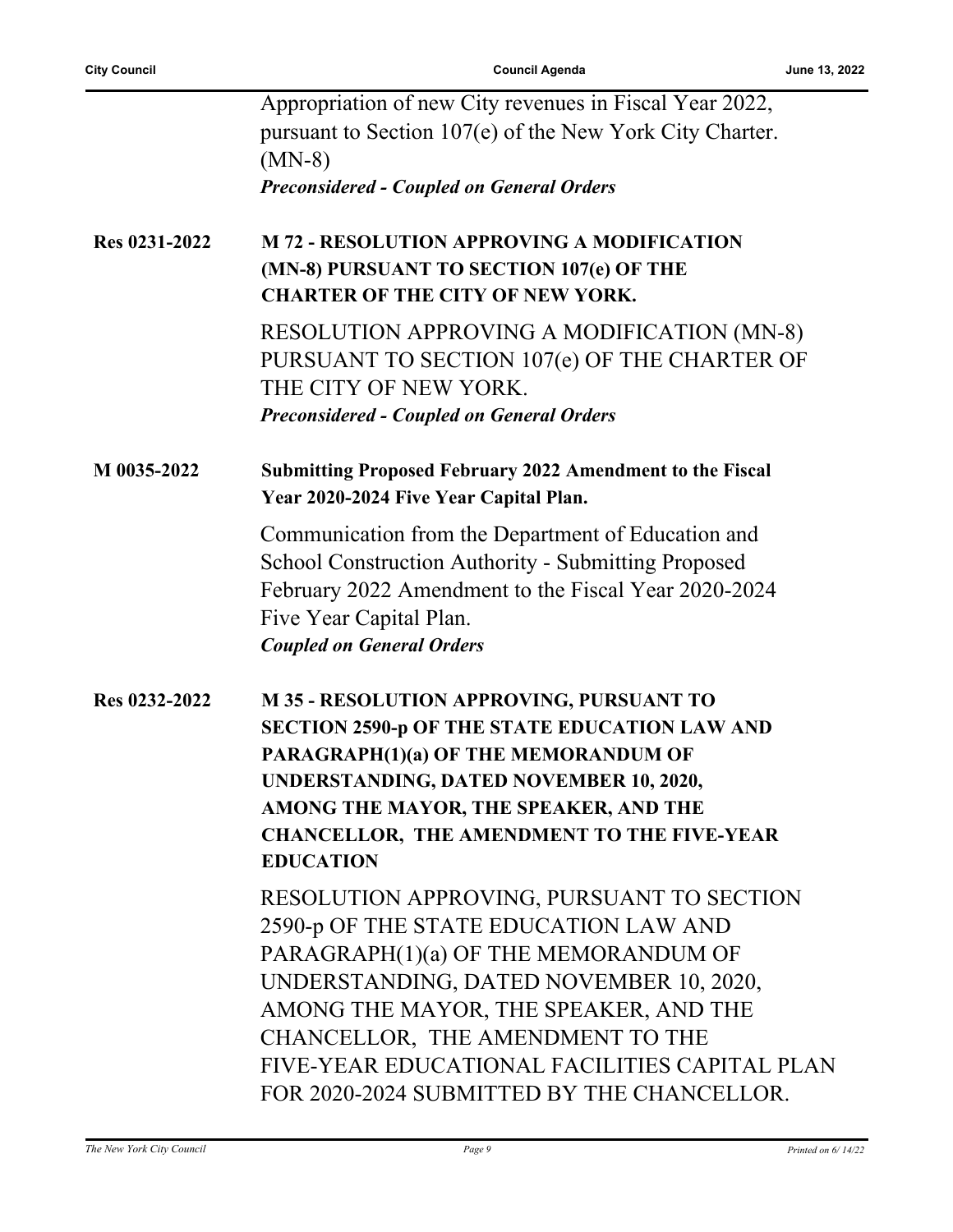#### *Coupled on General Orders*

| M 0073-2022   | Report of the Committee on Finance in favor of approving a<br>resolution of the Council of the City of New York fixing the tax<br>rate for the Fiscal Year 2023, adopted June 13, 2022.                                                                          |
|---------------|------------------------------------------------------------------------------------------------------------------------------------------------------------------------------------------------------------------------------------------------------------------|
|               | Report of the Committee on Finance in favor of approving a<br>resolution of the Council of the City of New York fixing the<br>tax rate for the Fiscal Year 2023, adopted June 13, 2022 upon<br>the recommendation of the Committee on Finance of the<br>Council. |
|               | <b>Preconsidered - Coupled on General Orders</b>                                                                                                                                                                                                                 |
| Res 0233-2022 | M 73 - Resolution to provide the amounts necessary for the<br>support of the Government of the City of New York and the                                                                                                                                          |

**counties therein and for the payment of indebtedness thereof, for the Fiscal Year beginning on July 1, 2022 and ending on June 30, 2023 b**

Resolution to provide the amounts necessary for the support of the Government of the City of New York and the counties therein and for the payment of indebtedness thereof, for the Fiscal Year beginning on July 1, 2022 and ending on June 30, 2023 by the levy of taxes on the Real Property in the City of New York, in accordance with the provisions of the constitution of the State of New York, the Real Property Tax Law and the New York City Charter. *Preconsidered - Coupled on General Orders*

**M 0021-2022 Submitting Preliminary Expense, Revenue, and Contract Budget for Fiscal Year 2023.**

> Communication from the Mayor - Submitting Preliminary Expense, Revenue, and Contract Budget for Fiscal Year 2023, pursuant to Sections 225 and 236 of the New York City Charter.

*Coupled to be Filed*

#### **M 0022-2022 Submitting January 2022 Financial Plan Detail for Fiscal Years**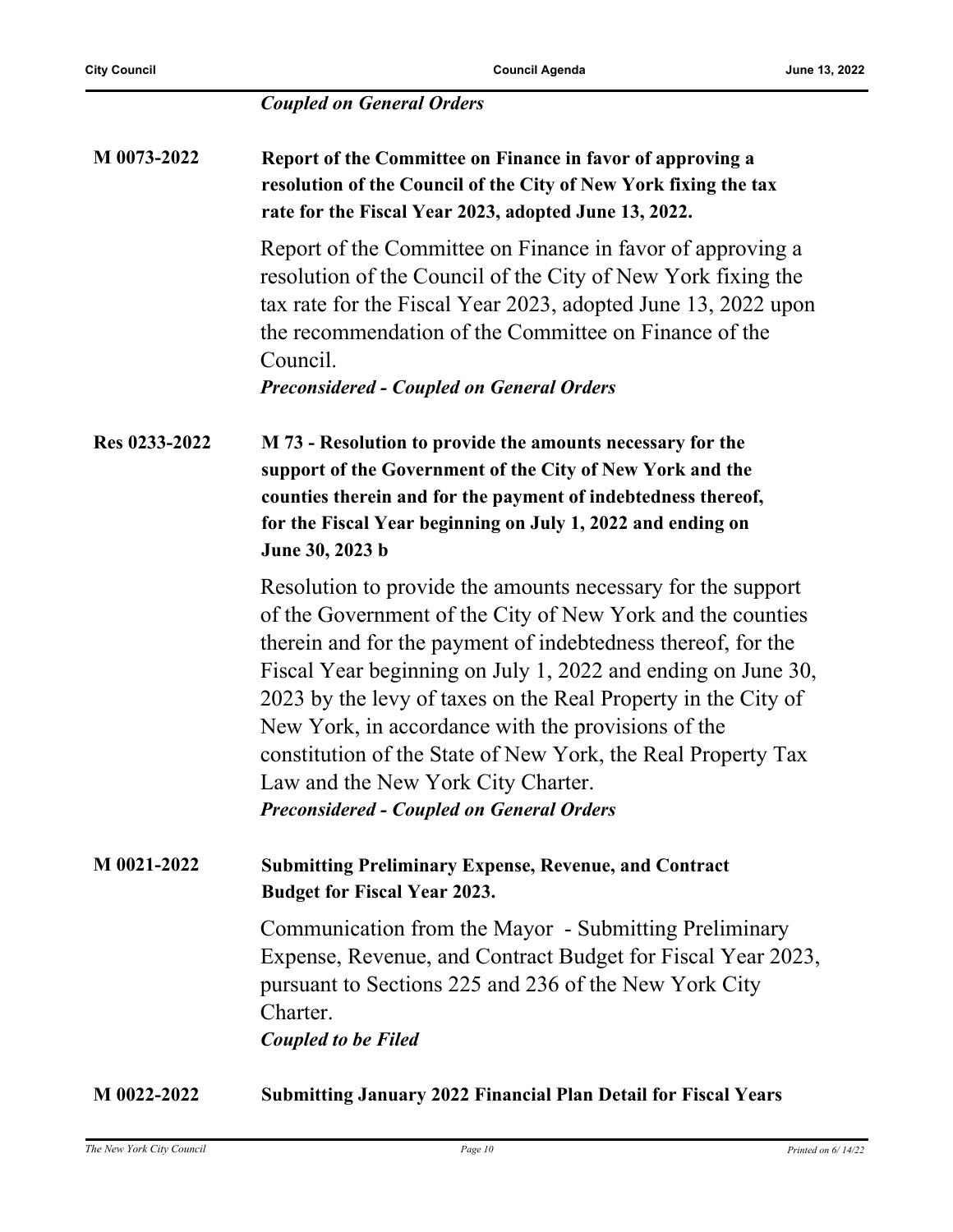l,

|             | 2022-2026.                                                                                                                                                                                                           |
|-------------|----------------------------------------------------------------------------------------------------------------------------------------------------------------------------------------------------------------------|
|             | Communication from the Mayor – Submitting January 2022<br>Financial Plan Detail for Fiscal Years 2022-2026, pursuant to<br>Sections 101 and 213 of the New York City Charter.<br><b>Coupled to be Filed</b>          |
| M 0023-2022 | <b>Submitting Geographic Reports for Expense Budget for Fiscal</b><br><b>Year 2023.</b>                                                                                                                              |
|             | Communication from the Mayor - Submitting Geographic<br>Reports for Expense Budget for Fiscal Year 2023, pursuant to<br>Sections 100 and 231 of the New York City Charter.<br><b>Coupled to be Filed</b>             |
| M 0024-2022 | <b>Submitting Departmental Estimates for Fiscal Year 2023.</b>                                                                                                                                                       |
|             | Communication from the Mayor - Submitting Departmental<br>Estimates for Fiscal Year 2023, pursuant to Sections 100, 212<br>and 231 of the New York City Charter.<br><b>Coupled to be Filed</b>                       |
| M 0025-2022 | Submitting the Preliminary Capital Budget, Fiscal Year 2023.                                                                                                                                                         |
|             | Communication from the Mayor - Submitting the Preliminary<br>Capital Budget, Fiscal Year 2023, pursuant to Section 213<br>and 236 of the New York City Charter.<br><b>Coupled to be Filed</b>                        |
| M 0026-2022 | <b>Submitting the Preliminary Capital Commitment Plan, Fiscal</b><br><b>Year 2023.</b>                                                                                                                               |
|             | Communication from the Mayor - Submitting the Preliminary<br>Capital Commitment Plan, Fiscal Year 2023, Volumes 1, 2, 3,<br>& 4, pursuant to Section 219 of the New York City Charter.<br><b>Coupled to be Filed</b> |
| M 0053-2022 | <b>Submitting the Executive Budget Supporting Schedules, for</b><br>Fiscal Year 2023.                                                                                                                                |
|             | Communication from the Mayor - Submitting the Executive                                                                                                                                                              |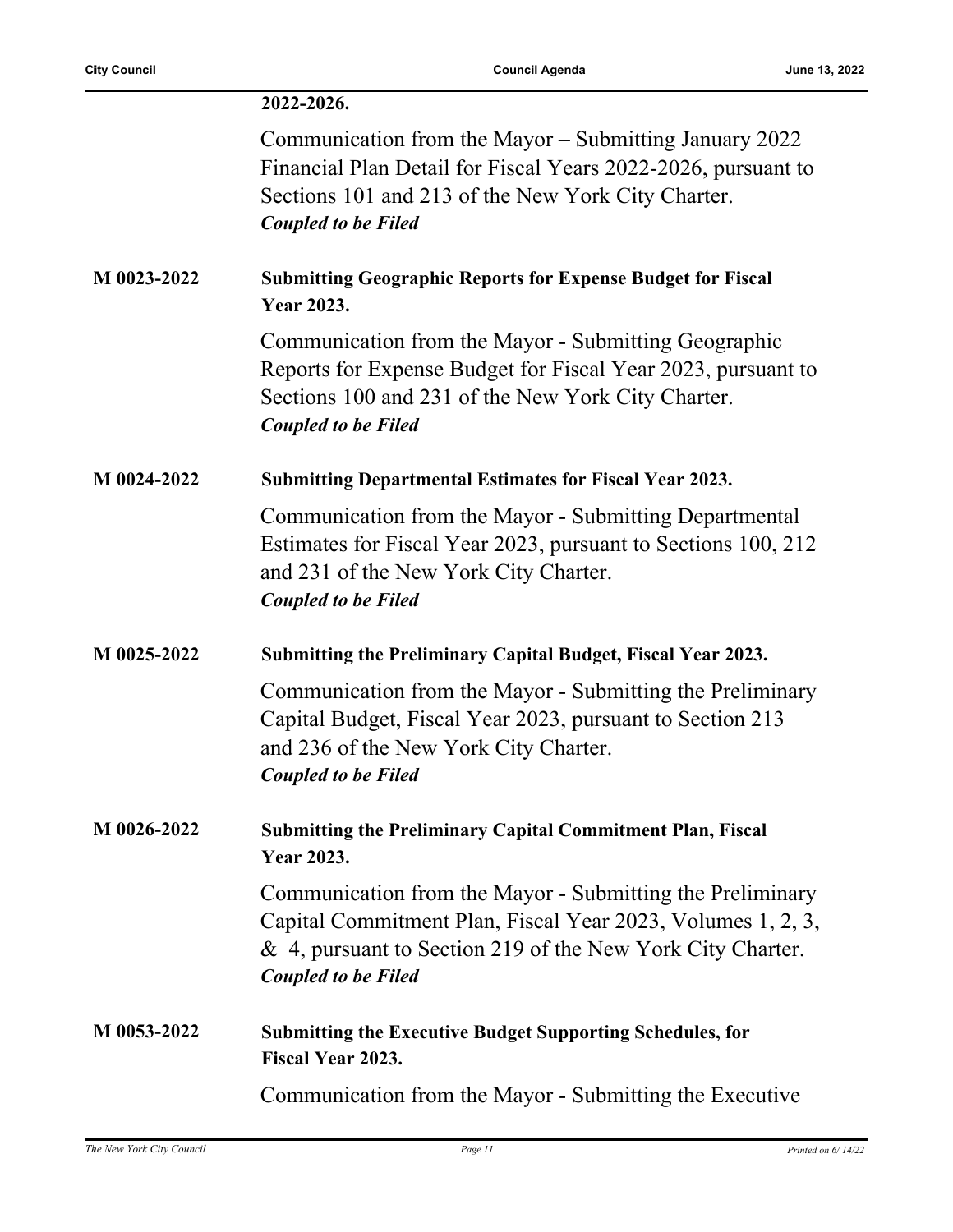|             | Budget Supporting Schedules, for Fiscal Year 2023 pursuant<br>to Section 250 of the New York City Charter.<br><b>Coupled to be Filed</b>                                                                                                                                         |
|-------------|----------------------------------------------------------------------------------------------------------------------------------------------------------------------------------------------------------------------------------------------------------------------------------|
| M 0054-2022 | <b>Submitting the Capital Commitment Plan, Executive Budget,</b><br>Fiscal Year 2023, Volumes I, II, III and IV.                                                                                                                                                                 |
|             | Communication from the Mayor - Submitting the Capital<br>Commitment Plan, Executive Budget, Fiscal Year 2023,<br>Volumes I, II, III and IV, pursuant to Section 219(d) of the<br>New York City Charter.<br><b>Coupled to be Filed</b>                                            |
| M 0055-2022 | <b>Submitting the Executive Budget - Geographic Reports for</b><br><b>Expense Budget for Fiscal Year 2023.</b>                                                                                                                                                                   |
|             | Communication from the Mayor - Submitting the Executive<br>Budget - Geographic Reports for Expense Budget for Fiscal<br>Year 2023.<br><b>Coupled to be Filed</b>                                                                                                                 |
| M 0056-2022 | Submitting the Budget Summary, the Message of the Mayor,<br>and the Program to Eliminate the Gap relative to the Executive<br><b>Budget, Fiscal Year 2023.</b>                                                                                                                   |
|             | Communication from the Mayor - Submitting the Budget<br>Summary, the Message of the Mayor, and the Program to<br>Eliminate the Gap relative to the Executive Budget, Fiscal<br>Year 2023, pursuant to Section 249 of the New York City<br>Charter.<br><b>Coupled to be Filed</b> |
|             |                                                                                                                                                                                                                                                                                  |

# **12. General Orders Calendar** *GENERAL ORDERS CALENDAR*

**Int 0179-2022-A Creating a task force to examine the role of women in nontraditional workplaces.**

A Local Law in relation to a report on the role of women and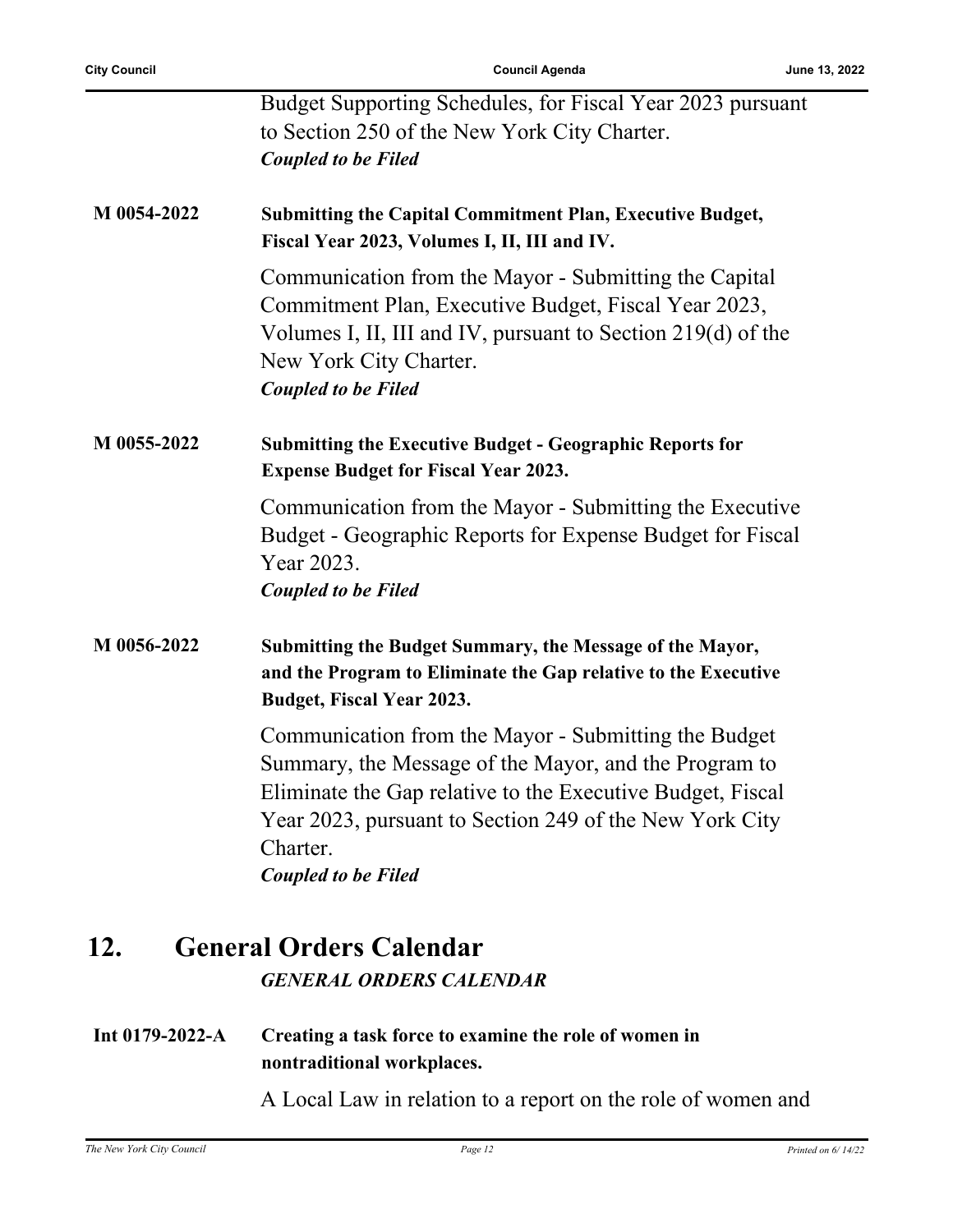gender non-binary, non-conforming, and intersex workers in nontraditional careers *Laid Over*

## **Coupled on General Orders Calendar** *COUPLED ON GENERAL ORDERS CALENDAR*

## **Finance**

*FINANCE*

- **Int 0347-2022 Suspending the tax imposed by chapter 24 of title 11 of such code for the tax year beginning on June 1, 2022** *GO with M/N*
- **Res 0221-2022 COMPUTING AND CERTIFYING BASE PERCENTAGE, CURRENT PERCENTAGE AND CURRENT BASE PROPORTION OF EACH CLASS OF REAL PROPERTY FOR FISCAL 2023 TO THE STATE BOARD OF REAL PROPERTY TAX SERVICES PURSUANT TO SECTION 1803-a OF THE REAL PROPERTY TAX LAW.** *Preconsidered – GO*
- **Res 0222-2022 COMPUTING AND CERTIFYING ADJUSTED BASE PROPORTION OF EACH CLASS OF REAL PROPERTY FOR FISCAL 2023 TO THE STATE BOARD OF REAL PROPERTY TAX SERVICES PURSUANT TO SECTION 1803-a OF THE REAL PROPERTY TAX LAW.** *Preconsidered – GO*
- **Res 0223-2022 Establishing for Fiscal 2023 a zero percent increase of the current base proportion of any class over the adjusted base proportion of the immediately preceding year for purposes of determining the current base proportion.** *Preconsidered – GO*
- **Res 0224-2022 Approving the new designation and changes in the designation of certain organizations to receive funding in the Expense**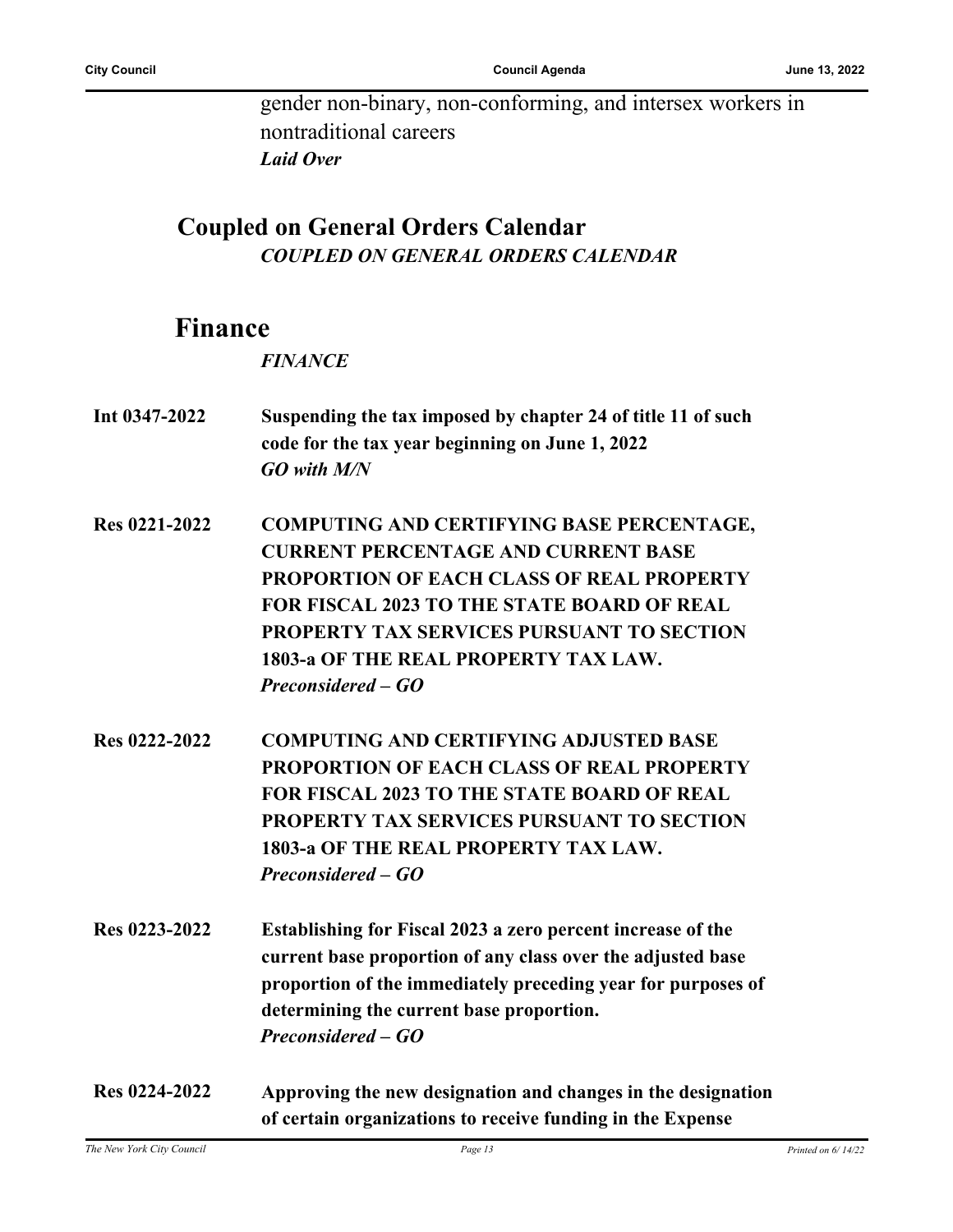|               | <b>Budget.</b>                                                                                                                                                                                                                                                                                                                           |
|---------------|------------------------------------------------------------------------------------------------------------------------------------------------------------------------------------------------------------------------------------------------------------------------------------------------------------------------------------------|
|               | Preconsidered – GO                                                                                                                                                                                                                                                                                                                       |
| M 0050-2022   | <b>Submitting the Expense Revenue Contract Budget, for Fiscal</b><br><b>Year 2023.</b><br>GO                                                                                                                                                                                                                                             |
| Res 0225-2022 | <b>M 50 - RESOLUTION TO ADOPT A BUDGET</b><br>APPROPRIATING THE AMOUNTS NECESSARY FOR THE<br>SUPPORT OF THE GOVERNMENT OF THE CITY OF<br>NEW YORK AND THE COUNTIES THEREIN AND FOR<br>THE PAYMENT OF INDEBTEDNESS THEREOF, FOR<br>THE FISCAL YEAR BEGINNING ON JULY 1, 2022 AND<br><b>ENDIN</b><br>GQ                                    |
| Res 0226-2022 | <b>M 50 - RESOLUTION TO ADOPT A CONTRACT BUDGET</b><br><b>SETTING FORTH, BY AGENCY, CATEGORIES OF</b><br><b>CONTRACTUAL SERVICES FOR WHICH</b><br><b>APPROPRIATIONS HAD BEEN PROPOSED FOR THE</b><br><b>FISCAL YEAR BEGINNING ON JULY 1, 2022 AND</b><br><b>ENDING ON JUNE 30, 2023, IN ACCORDANCE WITH THE</b><br><b>PROVISIO</b><br>GO |
| M 0051-2022   | <b>Executive Capital Budget for Fiscal Year 2023.</b><br>GQ                                                                                                                                                                                                                                                                              |
| Res 0227-2022 | <b>M 51 - RESOLUTION BY THE NEW YORK CITY COUNCIL</b><br>PURSUANT TO SECTION 254 OF THE NEW YORK CITY<br><b>CHARTER, THAT THE CAPITAL BUDGET FOR FISCAL</b><br>YEAR 2023 AND CAPITAL PROGRAM, BEING THE<br><b>EXECUTIVE CAPITAL BUDGET FOR FISCAL YEAR 2023</b><br>AND PROGRAM AS SUBMITTED BY THE<br>GQ                                 |
| Res 0228-2022 | <b>M 51 - RESOLUTION BY THE NEW YORK CITY COUNCIL</b><br>PURSUANT TO SECTION 254 OF THE NEW YORK CITY                                                                                                                                                                                                                                    |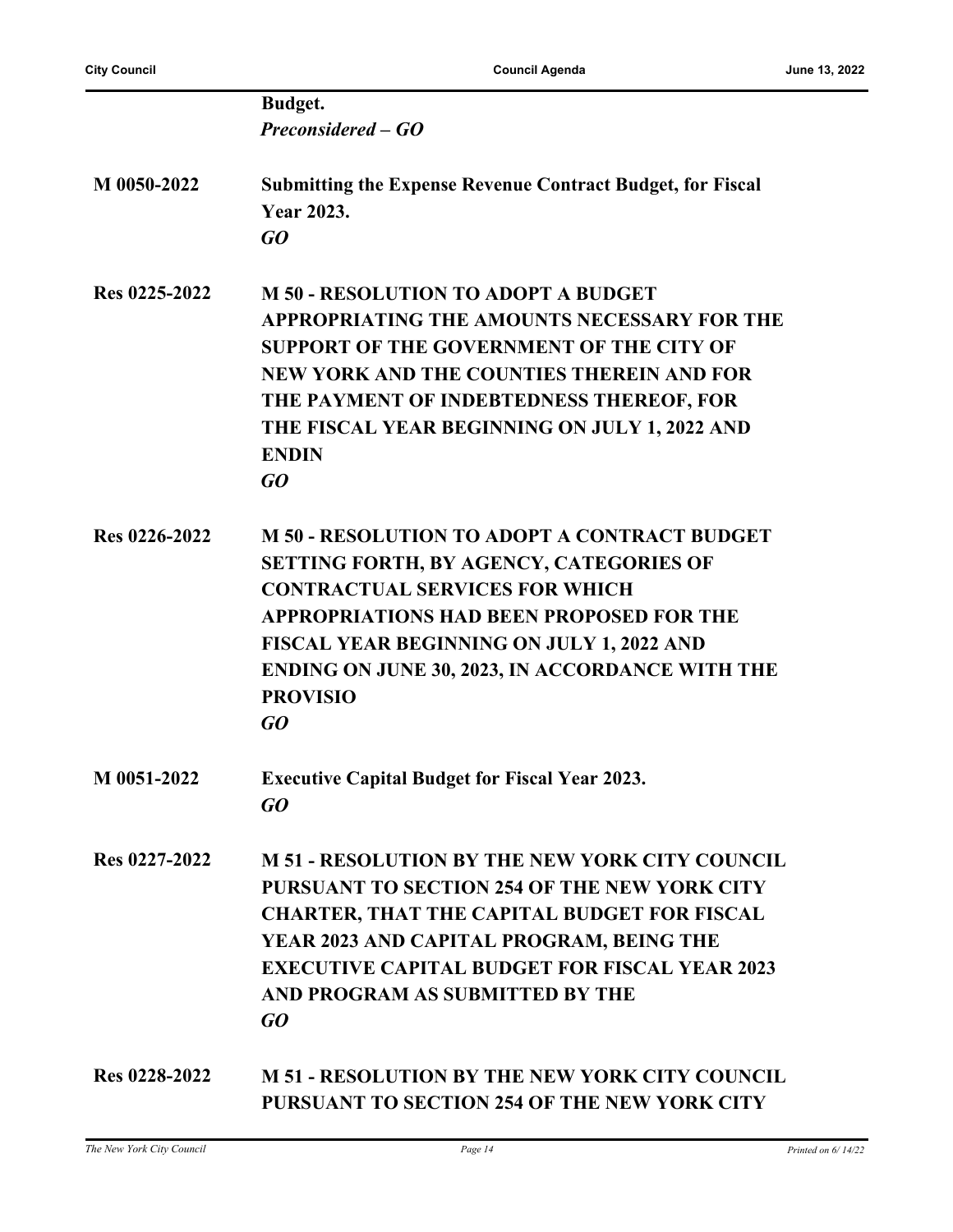|               | <b>CHARTER, THAT THE CAPITAL BUDGET FOR FISCAL</b>                   |
|---------------|----------------------------------------------------------------------|
|               | YEAR 2023 AND CAPITAL PROGRAM FOR THE                                |
|               | <b>ENSUING THREE YEARS, AS SET FORTH IN THE</b>                      |
|               | <b>EXECUTIVE CAPITAL BUDGET FOR THE FISCAL</b>                       |
|               | GO                                                                   |
| M 0052-2022   | <b>Submitting the Proposed City FY'23 Community Development</b>      |
|               | Program, the Proposed CFY'23 Budget, the Proposed                    |
|               | <b>Reallocations-the CD XLVIII Funds, Proposed CD XLIX</b>           |
|               | Statement of Objectives and Budget, dated April 26, 2022.<br>GO      |
| Res 0229-2022 | M 52 - Resolution approving The City Fiscal Year 2023                |
|               | <b>Community Development Program, Reallocation of</b>                |
|               | Forty-Eighth Year Community Development Funds, and the               |
|               | <b>Proposed Forty-Ninth Year Community Development Program.</b>      |
|               | GO                                                                   |
| M 0071-2022   | <b>Transfer City funds between various agencies in Fiscal Year</b>   |
|               | 2022 to implement changes to the City's expense budget,              |
|               | pursuant to Section 107(b) of the New York City Charter.<br>$(MN-7)$ |
|               | Preconsidered – GO                                                   |
| Res 0230-2022 | <b>M 71 - RESOLUTION APPROVING THE MODIFICATION</b>                  |
|               | (MN-7) OF UNITS OF APPROPRIATION AND THE                             |
|               | <b>TRANSFER OF CITY FUNDS BETWEEN AGENCIES</b>                       |
|               | PROPOSED BY THE MAYOR PURSUANT TO SECTION                            |
|               | 107(b) OF THE NEW YORK CITY CHARTER.                                 |
|               | Preconsidered – GO                                                   |
| M 0072-2022   | Appropriation of new City revenues in Fiscal Year 2022,              |
|               | pursuant to Section 107(e) of the New York City Charter.<br>$(MN-8)$ |
|               | Preconsidered – GO                                                   |
| Res 0231-2022 | <b>M 72 - RESOLUTION APPROVING A MODIFICATION</b>                    |
|               | (MN-8) PURSUANT TO SECTION 107(e) OF THE                             |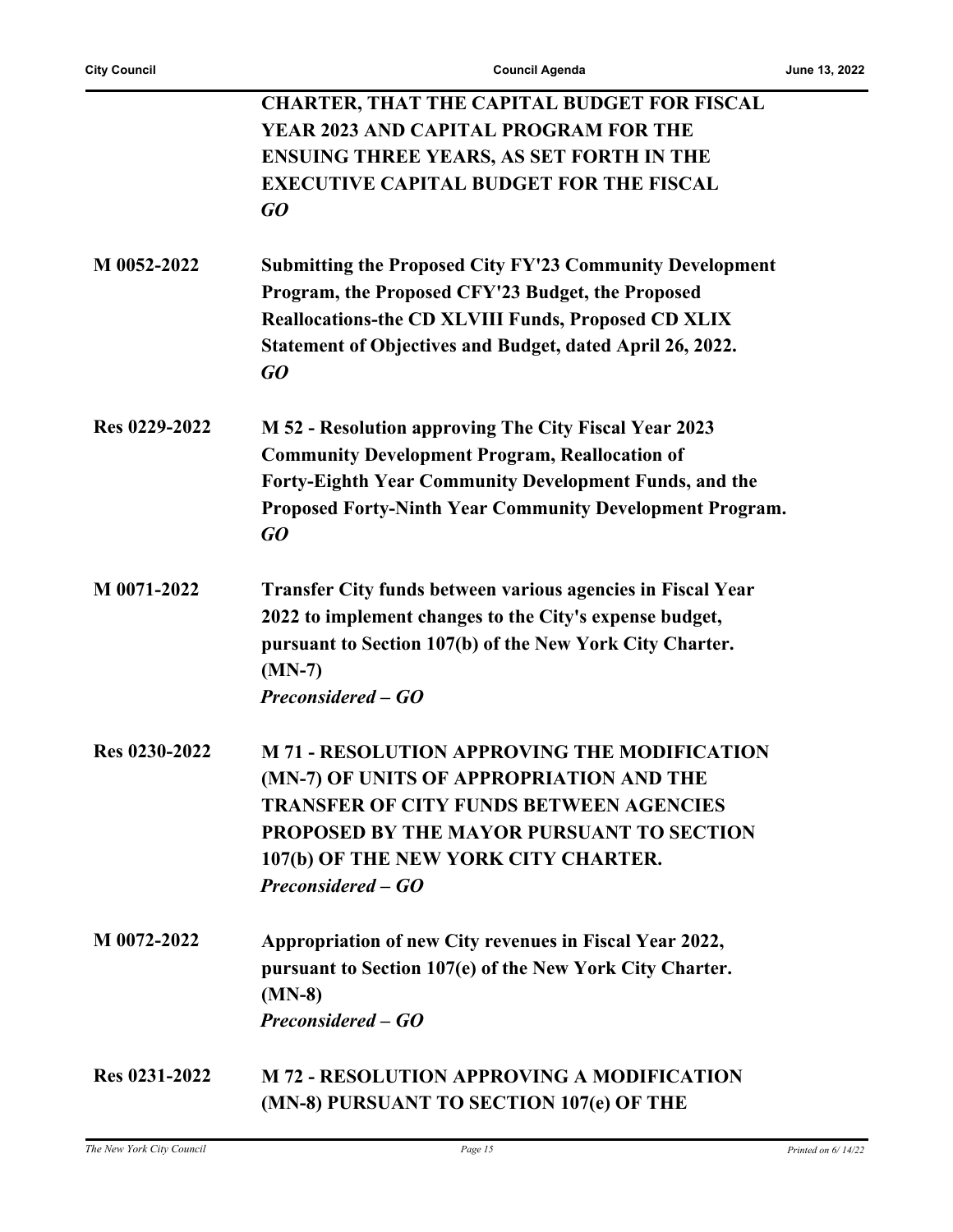| <b>CHARTER OF THE CITY OF NEW YORK.</b><br>Preconsidered – GO<br>M 0035-2022<br><b>Submitting Proposed February 2022 Amendment to the Fiscal</b><br>Year 2020-2024 Five Year Capital Plan.<br>GO<br>Res 0232-2022<br><b>M35 - RESOLUTION APPROVING, PURSUANT TO</b><br>SECTION 2590-p OF THE STATE EDUCATION LAW AND<br>PARAGRAPH(1)(a) OF THE MEMORANDUM OF<br>UNDERSTANDING, DATED NOVEMBER 10, 2020,<br>AMONG THE MAYOR, THE SPEAKER, AND THE<br><b>CHANCELLOR, THE AMENDMENT TO THE FIVE-YEAR</b><br><b>EDUCATION</b><br>GO<br>M 0073-2022<br>Report of the Committee on Finance in favor of approving a<br>resolution of the Council of the City of New York fixing the tax<br>rate for the Fiscal Year 2023, adopted June 13, 2022.<br>Preconsidered – GO<br>Res 0233-2022<br>M 73 - Resolution to provide the amounts necessary for the<br>support of the Government of the City of New York and the<br>counties therein and for the payment of indebtedness thereof,<br>for the Fiscal Year beginning on July 1, 2022 and ending on<br>June 30, 2023 b<br>Preconsidered – GO<br>M 0021-2022<br><b>Submitting Preliminary Expense, Revenue, and Contract</b><br><b>Budget for Fiscal Year 2023.</b><br>GO<br>M 0022-2022<br><b>Submitting January 2022 Financial Plan Detail for Fiscal Years</b><br>2022-2026.<br>GO<br>M 0023-2022<br><b>Submitting Geographic Reports for Expense Budget for Fiscal</b><br><b>Year 2023.</b> |  |
|----------------------------------------------------------------------------------------------------------------------------------------------------------------------------------------------------------------------------------------------------------------------------------------------------------------------------------------------------------------------------------------------------------------------------------------------------------------------------------------------------------------------------------------------------------------------------------------------------------------------------------------------------------------------------------------------------------------------------------------------------------------------------------------------------------------------------------------------------------------------------------------------------------------------------------------------------------------------------------------------------------------------------------------------------------------------------------------------------------------------------------------------------------------------------------------------------------------------------------------------------------------------------------------------------------------------------------------------------------------------------------------------------------------------------------------|--|
|                                                                                                                                                                                                                                                                                                                                                                                                                                                                                                                                                                                                                                                                                                                                                                                                                                                                                                                                                                                                                                                                                                                                                                                                                                                                                                                                                                                                                                        |  |
|                                                                                                                                                                                                                                                                                                                                                                                                                                                                                                                                                                                                                                                                                                                                                                                                                                                                                                                                                                                                                                                                                                                                                                                                                                                                                                                                                                                                                                        |  |
|                                                                                                                                                                                                                                                                                                                                                                                                                                                                                                                                                                                                                                                                                                                                                                                                                                                                                                                                                                                                                                                                                                                                                                                                                                                                                                                                                                                                                                        |  |
|                                                                                                                                                                                                                                                                                                                                                                                                                                                                                                                                                                                                                                                                                                                                                                                                                                                                                                                                                                                                                                                                                                                                                                                                                                                                                                                                                                                                                                        |  |
|                                                                                                                                                                                                                                                                                                                                                                                                                                                                                                                                                                                                                                                                                                                                                                                                                                                                                                                                                                                                                                                                                                                                                                                                                                                                                                                                                                                                                                        |  |
|                                                                                                                                                                                                                                                                                                                                                                                                                                                                                                                                                                                                                                                                                                                                                                                                                                                                                                                                                                                                                                                                                                                                                                                                                                                                                                                                                                                                                                        |  |
|                                                                                                                                                                                                                                                                                                                                                                                                                                                                                                                                                                                                                                                                                                                                                                                                                                                                                                                                                                                                                                                                                                                                                                                                                                                                                                                                                                                                                                        |  |
|                                                                                                                                                                                                                                                                                                                                                                                                                                                                                                                                                                                                                                                                                                                                                                                                                                                                                                                                                                                                                                                                                                                                                                                                                                                                                                                                                                                                                                        |  |
|                                                                                                                                                                                                                                                                                                                                                                                                                                                                                                                                                                                                                                                                                                                                                                                                                                                                                                                                                                                                                                                                                                                                                                                                                                                                                                                                                                                                                                        |  |
|                                                                                                                                                                                                                                                                                                                                                                                                                                                                                                                                                                                                                                                                                                                                                                                                                                                                                                                                                                                                                                                                                                                                                                                                                                                                                                                                                                                                                                        |  |
|                                                                                                                                                                                                                                                                                                                                                                                                                                                                                                                                                                                                                                                                                                                                                                                                                                                                                                                                                                                                                                                                                                                                                                                                                                                                                                                                                                                                                                        |  |
|                                                                                                                                                                                                                                                                                                                                                                                                                                                                                                                                                                                                                                                                                                                                                                                                                                                                                                                                                                                                                                                                                                                                                                                                                                                                                                                                                                                                                                        |  |
|                                                                                                                                                                                                                                                                                                                                                                                                                                                                                                                                                                                                                                                                                                                                                                                                                                                                                                                                                                                                                                                                                                                                                                                                                                                                                                                                                                                                                                        |  |
|                                                                                                                                                                                                                                                                                                                                                                                                                                                                                                                                                                                                                                                                                                                                                                                                                                                                                                                                                                                                                                                                                                                                                                                                                                                                                                                                                                                                                                        |  |
|                                                                                                                                                                                                                                                                                                                                                                                                                                                                                                                                                                                                                                                                                                                                                                                                                                                                                                                                                                                                                                                                                                                                                                                                                                                                                                                                                                                                                                        |  |
|                                                                                                                                                                                                                                                                                                                                                                                                                                                                                                                                                                                                                                                                                                                                                                                                                                                                                                                                                                                                                                                                                                                                                                                                                                                                                                                                                                                                                                        |  |
|                                                                                                                                                                                                                                                                                                                                                                                                                                                                                                                                                                                                                                                                                                                                                                                                                                                                                                                                                                                                                                                                                                                                                                                                                                                                                                                                                                                                                                        |  |
|                                                                                                                                                                                                                                                                                                                                                                                                                                                                                                                                                                                                                                                                                                                                                                                                                                                                                                                                                                                                                                                                                                                                                                                                                                                                                                                                                                                                                                        |  |
|                                                                                                                                                                                                                                                                                                                                                                                                                                                                                                                                                                                                                                                                                                                                                                                                                                                                                                                                                                                                                                                                                                                                                                                                                                                                                                                                                                                                                                        |  |
|                                                                                                                                                                                                                                                                                                                                                                                                                                                                                                                                                                                                                                                                                                                                                                                                                                                                                                                                                                                                                                                                                                                                                                                                                                                                                                                                                                                                                                        |  |
|                                                                                                                                                                                                                                                                                                                                                                                                                                                                                                                                                                                                                                                                                                                                                                                                                                                                                                                                                                                                                                                                                                                                                                                                                                                                                                                                                                                                                                        |  |
|                                                                                                                                                                                                                                                                                                                                                                                                                                                                                                                                                                                                                                                                                                                                                                                                                                                                                                                                                                                                                                                                                                                                                                                                                                                                                                                                                                                                                                        |  |
|                                                                                                                                                                                                                                                                                                                                                                                                                                                                                                                                                                                                                                                                                                                                                                                                                                                                                                                                                                                                                                                                                                                                                                                                                                                                                                                                                                                                                                        |  |
|                                                                                                                                                                                                                                                                                                                                                                                                                                                                                                                                                                                                                                                                                                                                                                                                                                                                                                                                                                                                                                                                                                                                                                                                                                                                                                                                                                                                                                        |  |
|                                                                                                                                                                                                                                                                                                                                                                                                                                                                                                                                                                                                                                                                                                                                                                                                                                                                                                                                                                                                                                                                                                                                                                                                                                                                                                                                                                                                                                        |  |
|                                                                                                                                                                                                                                                                                                                                                                                                                                                                                                                                                                                                                                                                                                                                                                                                                                                                                                                                                                                                                                                                                                                                                                                                                                                                                                                                                                                                                                        |  |
|                                                                                                                                                                                                                                                                                                                                                                                                                                                                                                                                                                                                                                                                                                                                                                                                                                                                                                                                                                                                                                                                                                                                                                                                                                                                                                                                                                                                                                        |  |
|                                                                                                                                                                                                                                                                                                                                                                                                                                                                                                                                                                                                                                                                                                                                                                                                                                                                                                                                                                                                                                                                                                                                                                                                                                                                                                                                                                                                                                        |  |
|                                                                                                                                                                                                                                                                                                                                                                                                                                                                                                                                                                                                                                                                                                                                                                                                                                                                                                                                                                                                                                                                                                                                                                                                                                                                                                                                                                                                                                        |  |
|                                                                                                                                                                                                                                                                                                                                                                                                                                                                                                                                                                                                                                                                                                                                                                                                                                                                                                                                                                                                                                                                                                                                                                                                                                                                                                                                                                                                                                        |  |
|                                                                                                                                                                                                                                                                                                                                                                                                                                                                                                                                                                                                                                                                                                                                                                                                                                                                                                                                                                                                                                                                                                                                                                                                                                                                                                                                                                                                                                        |  |
|                                                                                                                                                                                                                                                                                                                                                                                                                                                                                                                                                                                                                                                                                                                                                                                                                                                                                                                                                                                                                                                                                                                                                                                                                                                                                                                                                                                                                                        |  |
|                                                                                                                                                                                                                                                                                                                                                                                                                                                                                                                                                                                                                                                                                                                                                                                                                                                                                                                                                                                                                                                                                                                                                                                                                                                                                                                                                                                                                                        |  |
|                                                                                                                                                                                                                                                                                                                                                                                                                                                                                                                                                                                                                                                                                                                                                                                                                                                                                                                                                                                                                                                                                                                                                                                                                                                                                                                                                                                                                                        |  |
|                                                                                                                                                                                                                                                                                                                                                                                                                                                                                                                                                                                                                                                                                                                                                                                                                                                                                                                                                                                                                                                                                                                                                                                                                                                                                                                                                                                                                                        |  |
|                                                                                                                                                                                                                                                                                                                                                                                                                                                                                                                                                                                                                                                                                                                                                                                                                                                                                                                                                                                                                                                                                                                                                                                                                                                                                                                                                                                                                                        |  |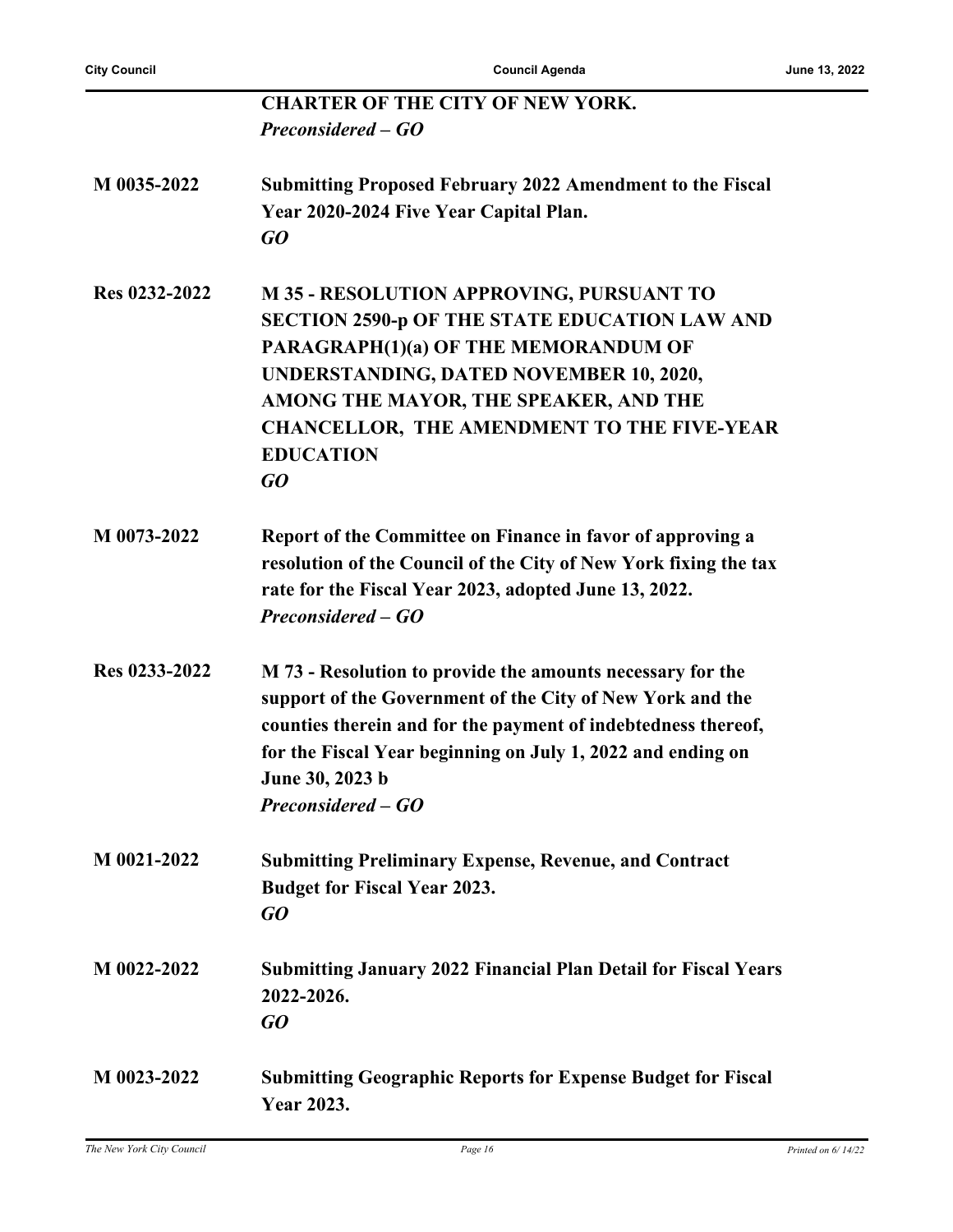|             | GO                                                                                                                                                                   |
|-------------|----------------------------------------------------------------------------------------------------------------------------------------------------------------------|
| M 0024-2022 | <b>Submitting Departmental Estimates for Fiscal Year 2023.</b><br>GQ                                                                                                 |
| M 0025-2022 | Submitting the Preliminary Capital Budget, Fiscal Year 2023.<br>GO                                                                                                   |
| M 0026-2022 | <b>Submitting the Preliminary Capital Commitment Plan, Fiscal</b><br><b>Year 2023.</b><br>GQ                                                                         |
| M 0053-2022 | <b>Submitting the Executive Budget Supporting Schedules, for</b><br><b>Fiscal Year 2023.</b><br>GQ                                                                   |
| M 0054-2022 | <b>Submitting the Capital Commitment Plan, Executive Budget,</b><br>Fiscal Year 2023, Volumes I, II, III and IV.<br>GO                                               |
| M 0055-2022 | <b>Submitting the Executive Budget - Geographic Reports for</b><br><b>Expense Budget for Fiscal Year 2023.</b><br>GO                                                 |
| M 0056-2022 | Submitting the Budget Summary, the Message of the Mayor,<br>and the Program to Eliminate the Gap relative to the Executive<br><b>Budget, Fiscal Year 2023.</b><br>GO |

## **General Orders Calendar** *GENERAL ORDERS CALENDAR*

#### **Introduction & Reading of Bills See Attached 13.** *INTRODUCTION & READING OF BILLS (SEE BELOW)*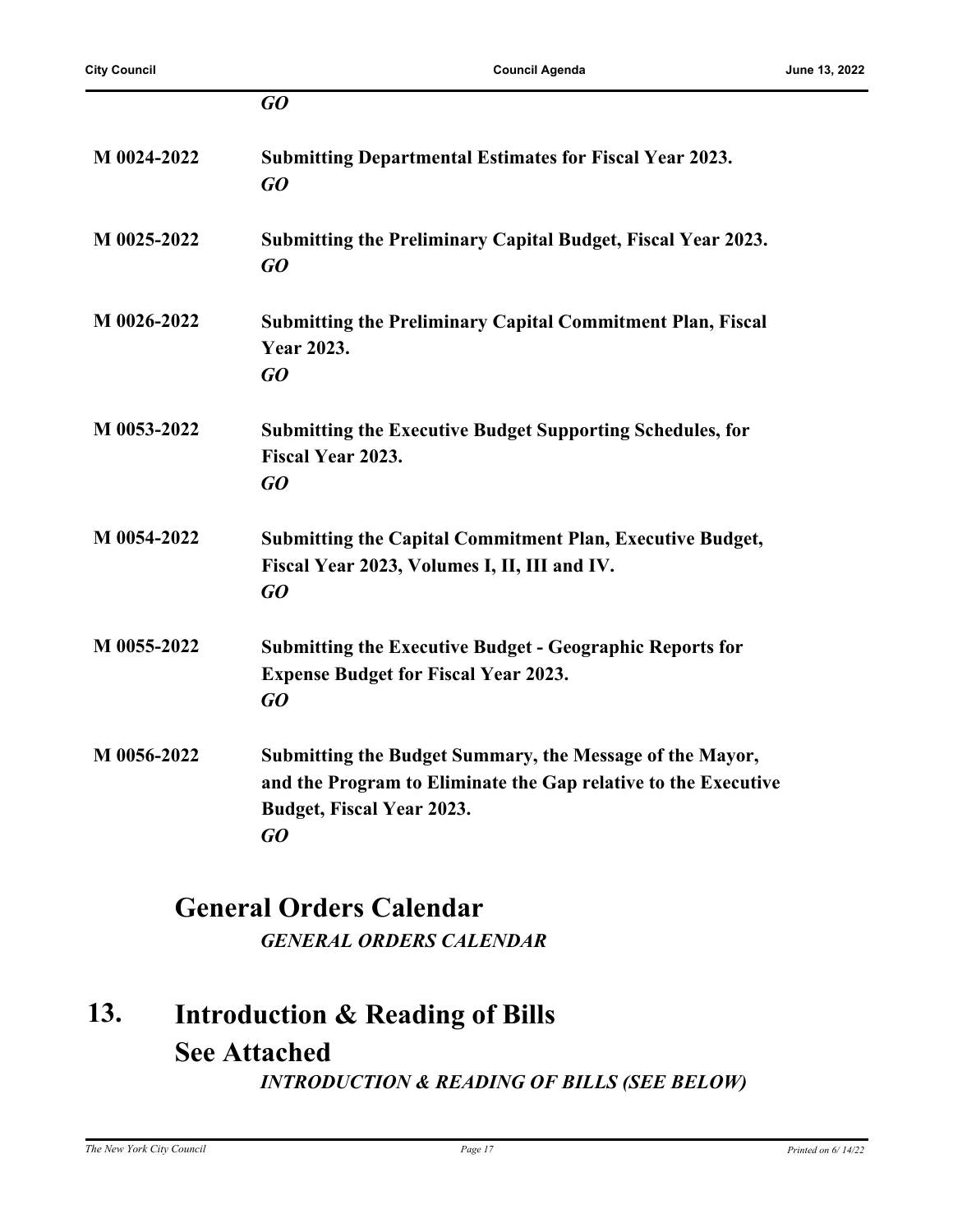# **14. Discussion of Resolutions** *DISCUSSION OF RESOLUTIONS*

- **15. Resolutions** *RESOLUTIONS – None*
- **16. General Discussion** *GENERAL DISCUSSION*
- **17. Extension of Remarks** *EXTENSION OF REMARKS*

### **INTRODUCTION AND READING OF BILLS** *INTRODUCTION AND READING OF BILLS*

- **Res 0221-2022 COMPUTING AND CERTIFYING BASE PERCENTAGE, CURRENT PERCENTAGE AND CURRENT BASE PROPORTION OF EACH CLASS OF REAL PROPERTY FOR FISCAL 2023 TO THE STATE BOARD OF REAL PROPERTY TAX SERVICES PURSUANT TO SECTION 1803-a OF THE REAL PROPERTY TAX LAW.**
- **Res 0222-2022 COMPUTING AND CERTIFYING ADJUSTED BASE PROPORTION OF EACH CLASS OF REAL PROPERTY FOR FISCAL 2023 TO THE STATE BOARD OF REAL PROPERTY TAX SERVICES PURSUANT TO SECTION 1803-a OF THE REAL PROPERTY TAX LAW.**
- **Res 0223-2022 Establishing for Fiscal 2023 a zero percent increase of the current base proportion of any class over the adjusted base proportion of the immediately preceding year for purposes of determining the current base proportion.**
- **Res 0224-2022 Approving the new designation and changes in the designation**